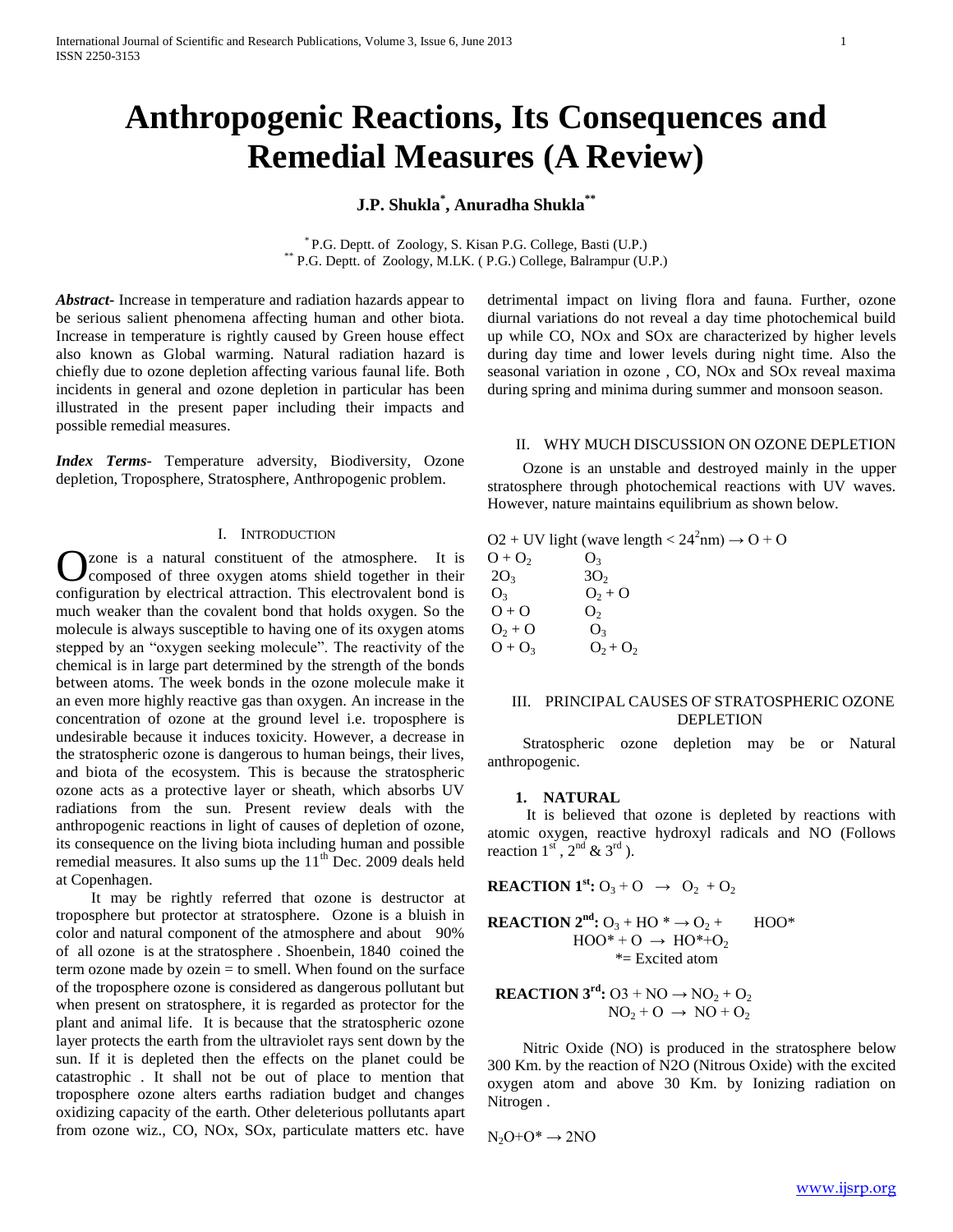$N_2$ +UV Radiation  $\rightarrow$  N+N  $O_2+N \rightarrow NO+O$ 

# **2. ANTHROPOGENIC CAUSE (Release of CFCs & Halons):**

 CFC is used in refrigerators , home insulation , plastic foams and food containers. CFCs and halons remain inactive in the troposphere. CFCs take about 20-40 years to travel to reach the stratosphere . But after that their intermediate products especially chlorine atom remains active for 75-110 years. Once CFCs and halons reach the stratosphere , the chlorine as a result of interaction with UV radiations in the stratosphere acts as catalyst in splitting up ozone into oxygen molecule and chlorine monoxide (ClO). ClO further splits and damages to ozone.

 $CFCs + UV \rightarrow Cl + F + Cl$  $Cl + O_3 \rightarrow ClO + O_2$  $ClO + O_3 \rightarrow Cl + 2O_2$ 

 This cycle repeats and notably one chlorine atom may react with one lakh ozone converting it into O2. Even if CFCs were banned, problems would remain. There would still be no way to remove the CFCs that are now present in the environment. Clearly though, something must be done to limit this international problem in the future.

#### IV. CONCEPT OF OZONE HOLE

 Gradual depletion of ozone concentration at Antarctica (South Pole) is more than Arctic (North pole) and it may be due to natural distillation (Data follows):

|   | 1970 | 306 DU |
|---|------|--------|
| ٠ | 1971 | 245 DU |
| ٠ | 1993 | 240 DU |
|   | 2006 | 242 DU |

# V. EFFECTS OF OZONE DEPLETION

 Antarctica was an early victim of ozone depletion. A massive hole in the ozone layer right above Antarctica not only that continent but many others that could be victims of Antarctica's melting ice caps. In the future, the ozone problem will have to be solved so that the protective layer can be conserved. Even minor problems of ozone depletion can have major effects. Every time, even a small amount of the ozone layer is lost more UV light from the sun can reach the earth . Every time 1% of the ozone layer is depleted, 2% more  $UV - B$ is able to reach the surface of the planet. UV–B increase is one of the most deleterious consequences of ozone depletion because it can cause skin cancer. The increased cancer levels caused by exposure to this UV light could be enormous. The EPA estimates that 60 million Americans born by the year 2075 will be the victim of skin cancer because of depletion of ozone. About one million of these people will die. The increased cancer level caused by exposure to this ultraviolet light could be enormous. The EPA estimates that 60 million Americans born by the year 2075 will get skin cancer because of ozone depletion. About one million of these people will die. In addition to cancer, some

research shows that a decreased ozone layer will increase rates of malaria and other infectious diseases. According to the EPA, 17 million more cases of cataracts can also be expected. The environment will also be negatively affected by ozone depletion. The life cycles of planet will change, disrupting the food chain. Effects on animal will also be severe, and are very difficult to foresee. Oceans will be hit hard as well. The most basic microscopic organisms such as plankton may be able to survive. If that happened, it would mean that all the other animals that are above plankton in the food chain would also die out. Other ecosystems such as forests and deserts will also be harmed. The planet's climate could also be affected by depletion of the ozone layer. Wind patterns could change, resulting in climate changes throughout the world.

# VI. SALIENT EFFECTS ON HUMAN BEINGS & **NATURE**

- Basel cell carcinoma
- Squamus cell carcinoma
- Melanoma
- Suppression of immune response
- Sun burns
- Leukemia
- Breast cancer  $\&$  Eye damage. In addition to cancer, researches reveal that reduced ozone layer will increase rates of Malaria and other infectious diseases. According to EPA, 17 million more cases of cataracts can also be expected.
- Environment will be also negatively affected by ozone depletion.
- The life cycles of the plants will be changed.
- Food chain will disrupted.
- Oceans will hit hard as well.
- Planktons may not be able to survive. If it happened, it would mean that all the other animals above plankton in the food chain would also die out.
- Forests and deserts will also be harmed.
- Wind patterns could changed, resulting in climatic changes through out the world.

#### VII. SOLUTION FOR OZONE DEPLETION

 The discovery of the ozone depletion problem came as great surprise. Now, action must be taken to ensure that the ozone layer is not destroyed. Because CFCs are so widespread and used in such great variety of products, limiting their use is hard. Also, since many products already contain components that use CFCs, it would be difficult if not impossible to eliminate those CFCs already in existence. The CFC problem may be hard to solve because there are already great quantities of CFCs in the environment. CFCs would remain in the stratosphere for another 100 years even if none ere produced again. Despite the difficulties, international action has been taken to limit CFCs. The Montreal Protocol, 30 nations worldwide agreed to reduce usage of CFCs and encouraged other countries to do so as well. However, many environmentalists felt treaty did "too little, too late", as the Natural Resources Defense Council put it. The treaty